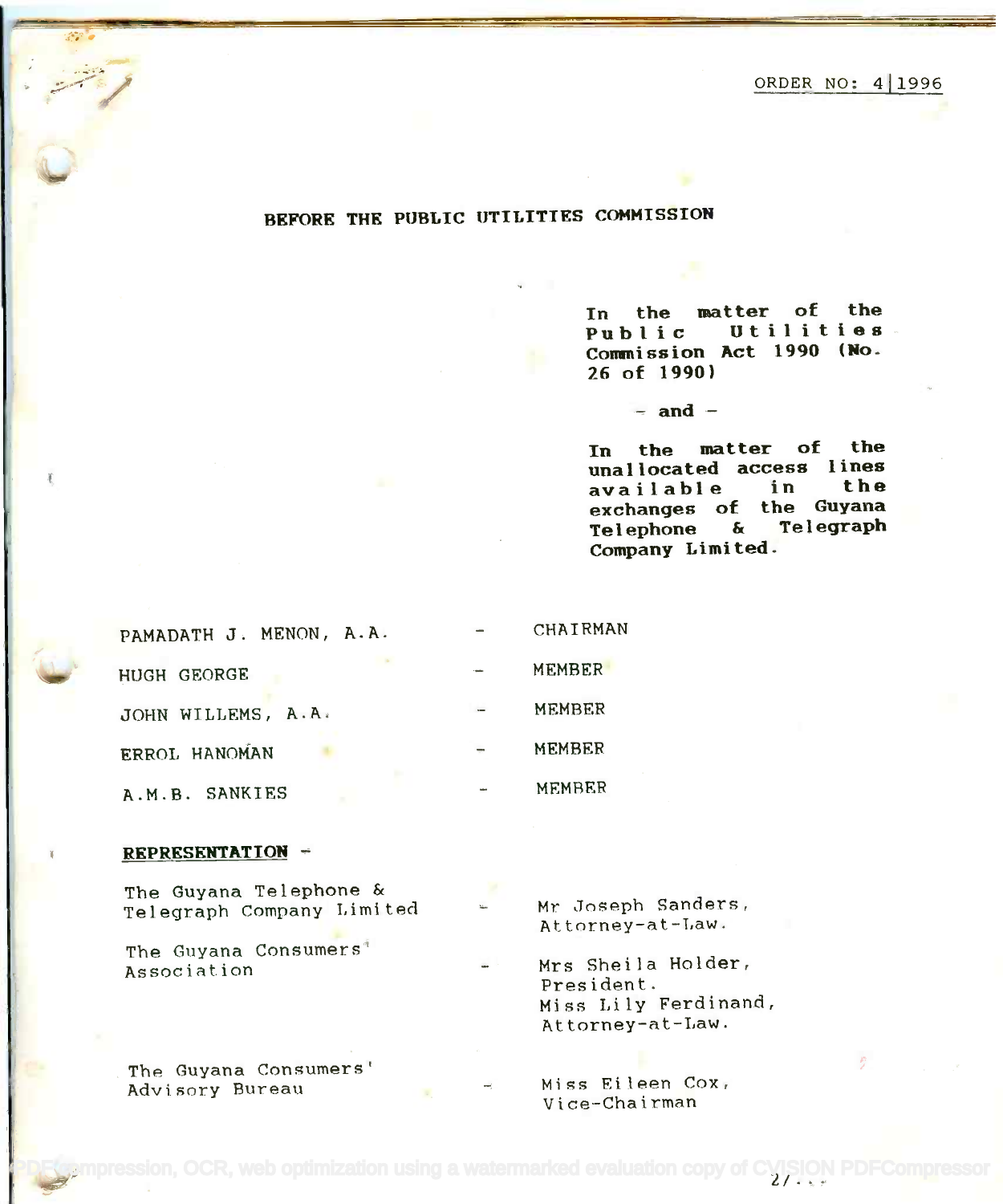Mr Vidyananda Persaud, Attorney-at-Law, was in attendance to assist Mr Vidyananda Persaud, Attorney-at-Law, was in attendance to assist the Public Utilities Commission. the Public Utilities Commission.

Dates of Hearing - This matter was initiated by the Public Dates of Hearing - This matter was initiated by the Public Utilities Commission and was heard by it on 28 August and 24 Utilities Commission and was heard by it on 28 August and 24 September, 1996. September, 1996.

## DECISION

According to the Annual Report filed by the Atlantic Tele-According to the Annual Report fi led by the Atlantic Tele-Network, Inc. ("ATN") before the Securities and Exchange Commission, Washington, ("SEC") for the fiscal year 1991, that is, Commission, Washington, ("SEe") for the fiscal year 1991, that is, the year in which ATN acquired 80% of the shares in the Guyana<br>Telephone and Telegraph Company Ltd. ("GT&T"), at December 31, 1991, GT&T had 21,000 recorded subscriber access lines, of which 1991, GT&T had 21,000 recorded subscriber access lines, of which approximately 17,000 access lines were in 'service. approximately 17,000 access lines were in service. the year in which ATN acquired 80% of the shares in the Guyana

2. The Annual Report for fiscal year 1992, submitted by ATN 2. The Annual Report for fiscal year 1992, submitted by ATN before SEC states that at 29 March, 1993, GT&T had approximately before SEC states that at 29 March, 1993, GT&T had approximately 32,000 recorded subscriber access lines. The report does not say 32,000 recorded subscriber access lines. The report does not say that only a portion of them were in service as was done in 1991. that only a portion of them were in service as was done in 1991.

3. ATN's Annual Report for 1993 also did not speak about access 3. ATN's Annual Report for 1993 also did not speak about access lines not in service, unlike the Annual Report for 1991. ATN's lines not in service, unlike the Annual Report for 1991. ATN's Annual Report for 1993 stated  $\equiv$ 

> "At December 31, 1993, GT&T had approximately 41,287 "At December 31, 1993, GT&T had approximately 41,287 recorded subscriber access lines (including 9,110 lines recorded subscriber access lines (including 9,110 lines removed from service at least temporarily for non-payment by the subscriber)". by the subscriber)".

2.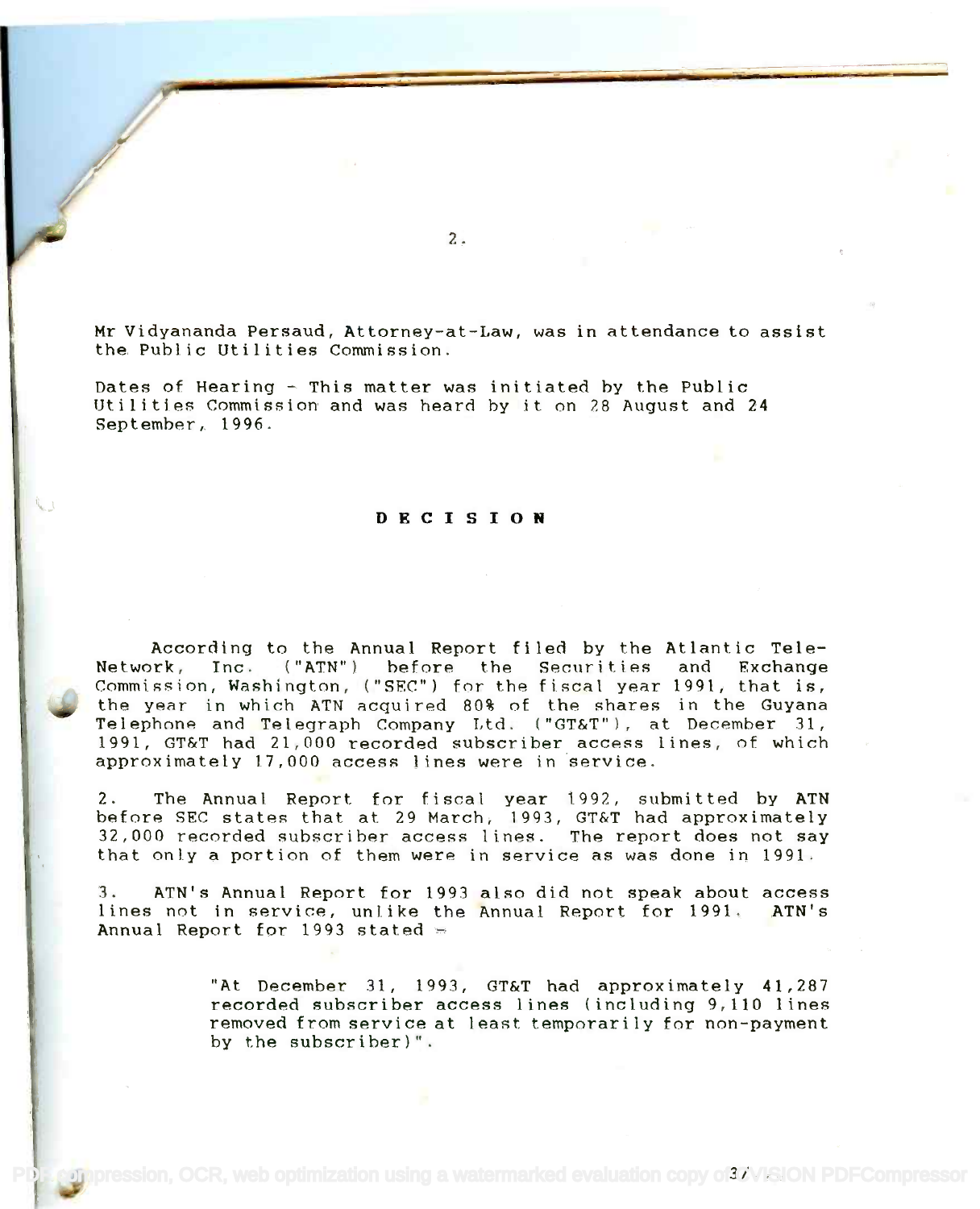The language is clear: As at 31 December, 1993, there were 9,110 The language is clear: As at 31 December, 1993, there were 9,110 lines removed from service at least temporarily for non-payment by lines removed from service at least temporarily for non-payment by the subscriber. The manner in which, the lines that are removed the subscriber. The manner in which, the lines that are removed from service for non-payment, are utilised, as explained by the General Manager of GT&T, will he dealt with later. General Manager of GT&T, will be dealt with later.

4. According to ATN's Annual Report for 1994, at 31 December, 4. According to ATN's Annual Report for 1994, at 31 December, . According to AIN's Annual Report for 1994, at 31 December,<br>1994, the total number of recorded subscriber access lines of GT&T was 53,602. This included 13,611 lines removed from service at was 53,602. This lncluded 13,611 lines removed from service at least temporarily for non-payment by the subscriber. ATN's Annual Report for 1995 stated that GT&T had 62,773 recorded subscriber access lines, including 18,158 lines removed from service access lines, including 18,1S8 lines removedfrom service temporarily for non-payment by the subscriber. temporarily for non-payment by the subscriber.

5. Then there are a set of press releases by ATN. The press p. Then there are a set of press refeases by AIN. The press<br>releases dated 14 November, 1995, and 22 January and 29 March, 1996, gave the access lines of GT &T at different dates and carried 1996, gave the access lines of GT&T at different. dates and carried a note that the number of access lines stated therein included lines disconnected for non-payment, without specifying the number of the disconnected lines. The total number of GT&T's access lines of the disconnected lines. The total number of GT&T's access lines as at 1995-03-31 and 1995-06-30 were given as 56,381 and 58,760 as at 1995-03-31 and 1995-06-30 were given as 56,381 and 58,760 respectively in the press release dated 14 November, 1995. The respectively in the press release dated 14 November, 1995. The press releases of 18 April, <sup>7</sup> May, 11 July and 30 July, 1996, press releases of 18 April, 7 May, 11 July and 30 July, 1996, mentioned the access lines in service and the number of the lines mentioned the access lines in service and the number of the lines removed from service at least temporarily due to non-payment by the subscriber. The figures are as follows -

| $1995 - 03 - 31$                         | $1995 - 06 - 30$ | $1996 - 03 - 31$ | $1996 - 06 - 30$ |
|------------------------------------------|------------------|------------------|------------------|
| 41,604                                   | 42,961           | 45,940           | 47,412           |
| the subscriber                           |                  |                  | 19,695           |
| أبدنا بعد يتكر بعدرتهما كمدانين والمتحدث |                  |                  |                  |
| 56,381                                   | 58,760           | 64,852           | 67,107           |
|                                          | 14,777           | 15,799           | 18,912           |

 $\frac{1}{2}$ pompression, OCR, web optimization using a watermarked evaluation copy of CVISION PDFCompressor<br>4/

3.

/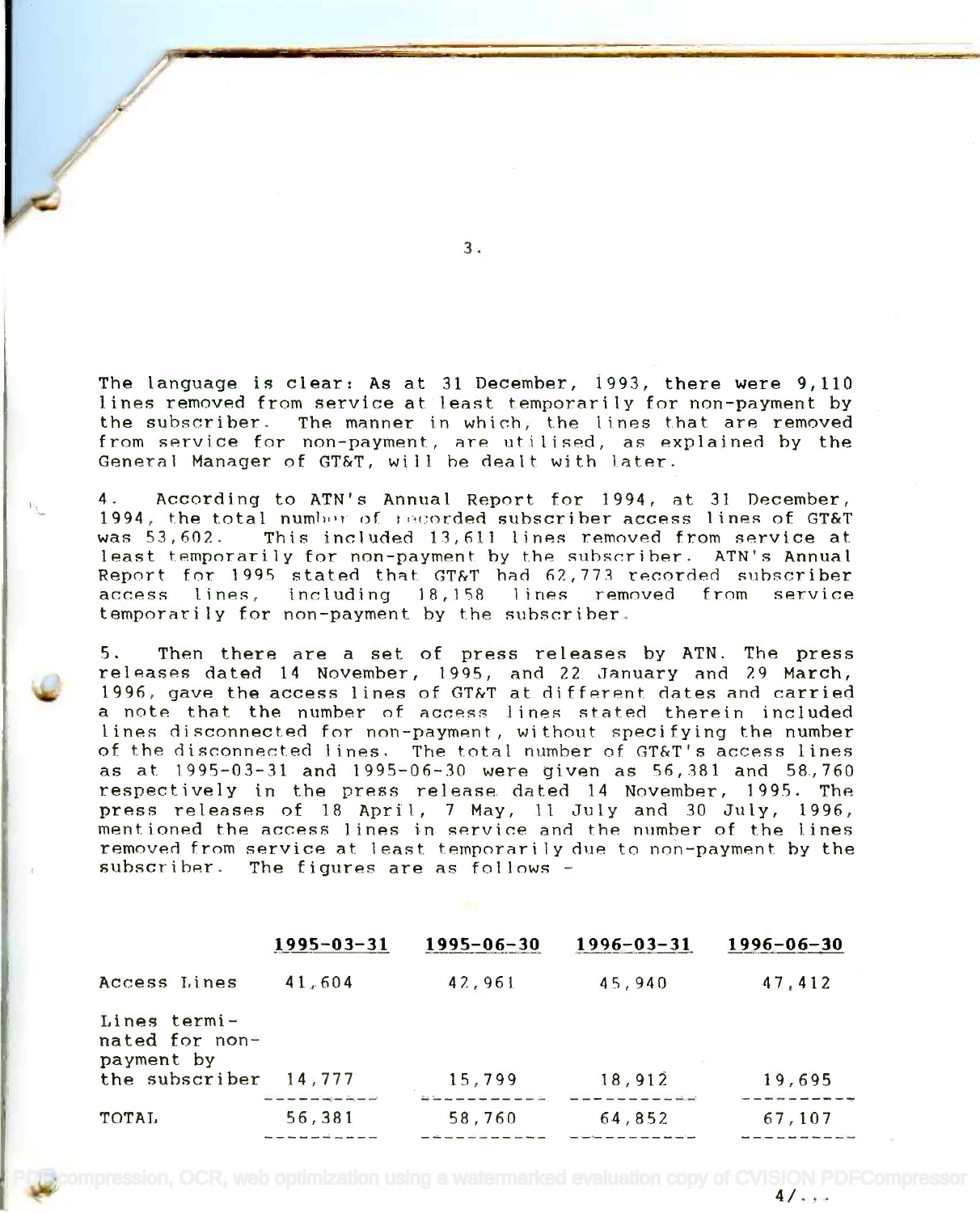It may be noted that the total number of access lines as of 1995- It may be noted that the total number of access lines as of 1995- 03-31 and 1995-06-30 given in ATN's press release dated 14 03-31 and 1995-06-30 given in ATN's press release dated **14** November, 1995 (wherein the lines in service and the lines November, 1995 (wherein the lines In service and the lines terminated for non-payment were not separately given) tallies with terminated for non-payment were not separately given) tal lies with the aggregate of the access lines (exclusive of the lines terminated for non-payment) and the lines terminated for non- $\mathfrak{h}=\emptyset$  payment given separately in ATN's press releases dated 7 May, 1996, and 30 July, 1996, respectively. and 30 July, 1996, respectively.

6. It may be of interest also to note that ATN's press release of 6. It may be of interest also to note that ATN's press release of 30 July, 1996, stated that access lines as on 30 June, 1996, 30 July, 1996, stated that access lines as on 30 June, 1996, totalled 67,107. totalled 67,107.

7. In reply to a letter from this Commission ("PUC") as regards 7. In reply to a letter from this Commission ("PUC") as regards the telephone lines terminated for non-payment, the General Manager replied by letter dated 25 June, 1996, that, if the account is paid within 15 days after the termination of the service it is restored within 15 days after the termination of the service it is restored and facilities not so restored are reassigned to customers awaiting service based on held orders list. service based on held orders list.

8. By letter dated 27 June, 1996, Mr Eustace Abrams, Director, Customer Services of  $\mathtt{GT\&T}_t$  informed the PUC that -

> "as at May 31, 1996, 19,429 services were terminated for non-payment". terminated for non-payment".

9. This Commission is willing to accept the position that the figure of 19,429 lines terminated for non-payment represents the figure of 19,429 lines terminated for non-payment represents the aggregate of the lines terminated since 1991. Some of the disconnected lines would have been restored to the original disconnected lines would have been restored to the original subscribers. The PUC wanted to know what happened to the remaining suhscrlbers. The PUC wanted to know what happened to the remaining lines and so requested GT&T to furnish particulars of the persons lines and so requested GT&T to furnish particulars of the persons to whom the lines which were disconnected were allocated, including to whom the Iines which were discnnnec:ted were allocated, Including the dates on which the persons applied for telephone service. the dates on which the persons applied for telephone service.

10. To the above letter GT&T replied on 24 July, 1996, stating that ATN's press releases referred to above were based on a wrong that ATN's press releases referred to above were hased on a wrong interpretation of data. According to GT&T's letter its total interpretation of data. According to GT&T's letter its total switch capacity amounts to only 54,470 lines out of which 46,713 switch capacity amounts to only S4,470 lines out of which 46,713

POF COMPRESSION, OCR, WEB OPTIMIZATION OF COPY OF COPY OF COPY OF COPY OF COPY OF COPY OF COPY OF COPY OF COPY

4.

 $5/1.1$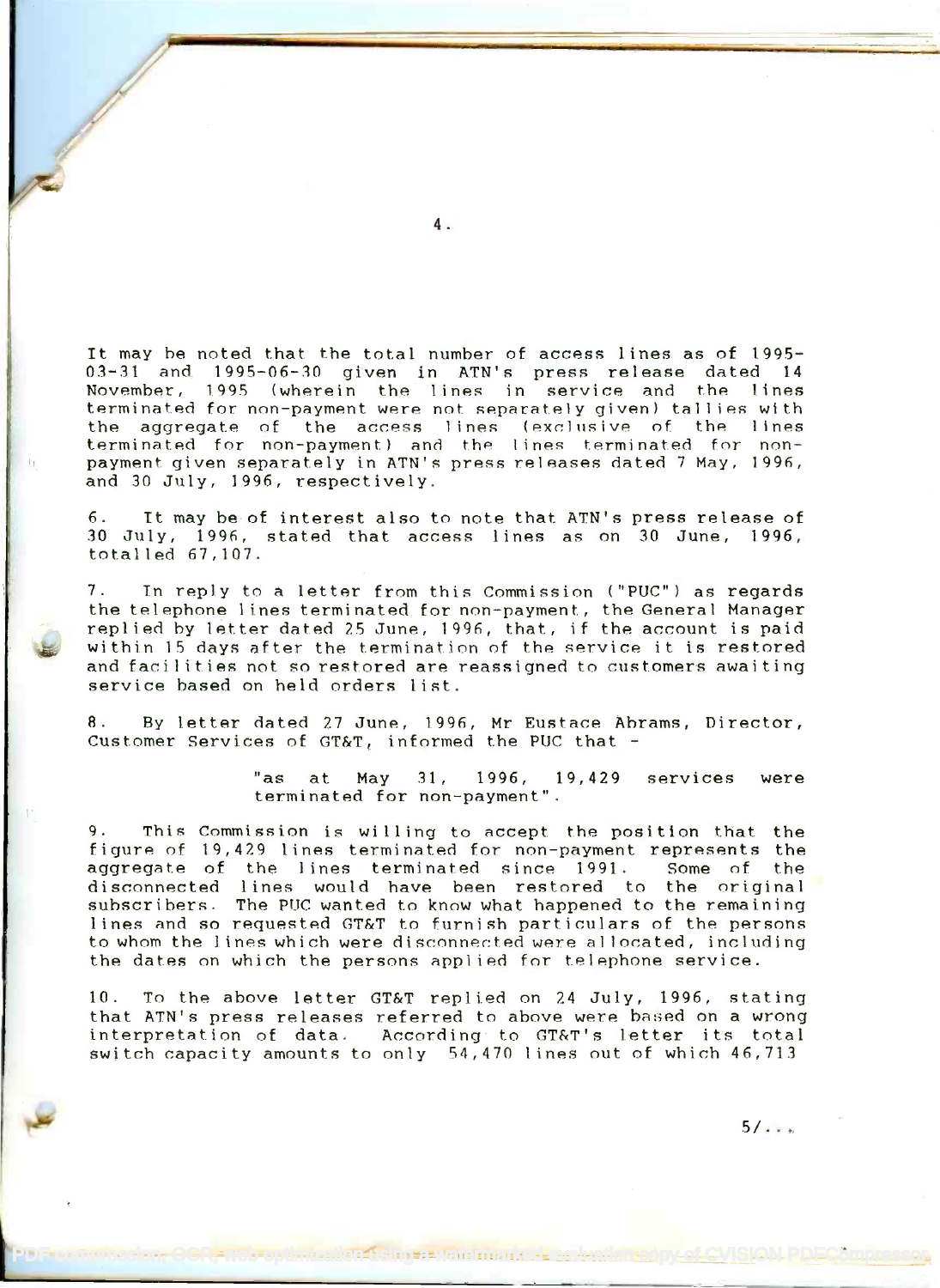lines have been allocated. So, the lines that remain to be lines have been allocated. So, the lines that remain to be allocated are 8,757. Later on 3 September, 1996, GT&T wrote to the allocated are 8,757. Later on 3 September, 1996, GT&T wrote to the PUC stating that as on 24 August, 1996, the access lines in service PUC stating that as on 24 August, 1996, the access lines in service stood at 47,845, while the switch capacity remained unaltered at stood at 47,845, while the switch capacity remained unaltered at 54,470. 54,470.

11. There are several questions to be examined. Firstly, ATN's 11. There are several questions to be examined. Firstly,ATN's Annual Report for 1995 stated that as at 31 December, 1995, GT&T Annual Report for 1995 stated that as at 31 December, 1995, GI&I<br>{\download 62,773 recorded subscriber access lines. This is a document filed before SEC under the Securities and Exchange Act of 1934 of filed before SEC under the Securities and Exchange Act of ]934 of the United States of America. Even after the proceedings leading. to this Order have been initiated, no effort is shown to have been to this Order have been initiated, no effort is shown to have been made by ATN to correct it though Mr Godfrey S. Statia, Treasurer of made by ATN to correct it though Mr Godfrey S. Statia, Treasurer of GT&T, claims in his letters of 24 July and 3 September, 1996, that GT&T, claims in his letters of 24 July and 3 September, 1996, that the total switch capacity of GT&T is only 54,470 lines. In these the total switch capacity of GT&T is only 54,470 lines. In these circumstances we are inclined to accept as correct ATN's statement circumstances we are incl ined to accept as correct ATN's statement in its Annual Report for 1995 that as at 31 December, 1995, GT&T in its Annual Report for 1995 that as at 31 December, 1995, GT&T had 62,773 recorded subscriber access lines. had 62,773 recorded subscriber access lines.

12. It has been suggested that the discrepancy in the total access lines that GT&T had as given in ATN's Annual Report for 1995, and lines that GT&T had as given in ATN's Annual Report for 1995, and Statia's letters of 24 July and 3 September, 1996, is because some of the access lines were converted for use of the rapidly expanding audio-text business of GT&T. The numbers allocated by GT&T for audiotext have increased from 29,636 as on 24 October, 1995, to audiotext have increased from 29,636 as on 24 October, 1995, to 42,000 presently, according to information furnished to the PUC by 42,000 presently, according to information furnished to the PUC by the General Manager of GT&T. the General Manager of GT&T.

13. Mr. H.E. Mc Allister, a telecommunications consultant engaged 13. Mr H.E. Mc Allister, a telecommunications consultant engaged by the PUC, in his report dated 26 August, 1996, stated - by the PUC, in his report dated 26 August, 1996, stated -

> "Audiotext has a negative impact on the regular telephone "Audiotext has a negative impact on the regular telephone service in the following ways: service in the following ways:

1) Number ranges that are used for audiotext are 1) Number ranges that are used for audiotext are unavailable to the rest of the net work. With unavai lable to the rest. of the net work. Wi th Georgetown numbers being 5 digits and with lxxxx Georgetown numbers being 5 digits and with lxxxx and 9xxxx number ranges generally being used for and 9xxxx number ranges genera I I<sup>y</sup> be ing used for Emergency and Service use viz, 101, 121, 131, 161, Emergency and Service use viz, 101, 121, 131, 161,

5.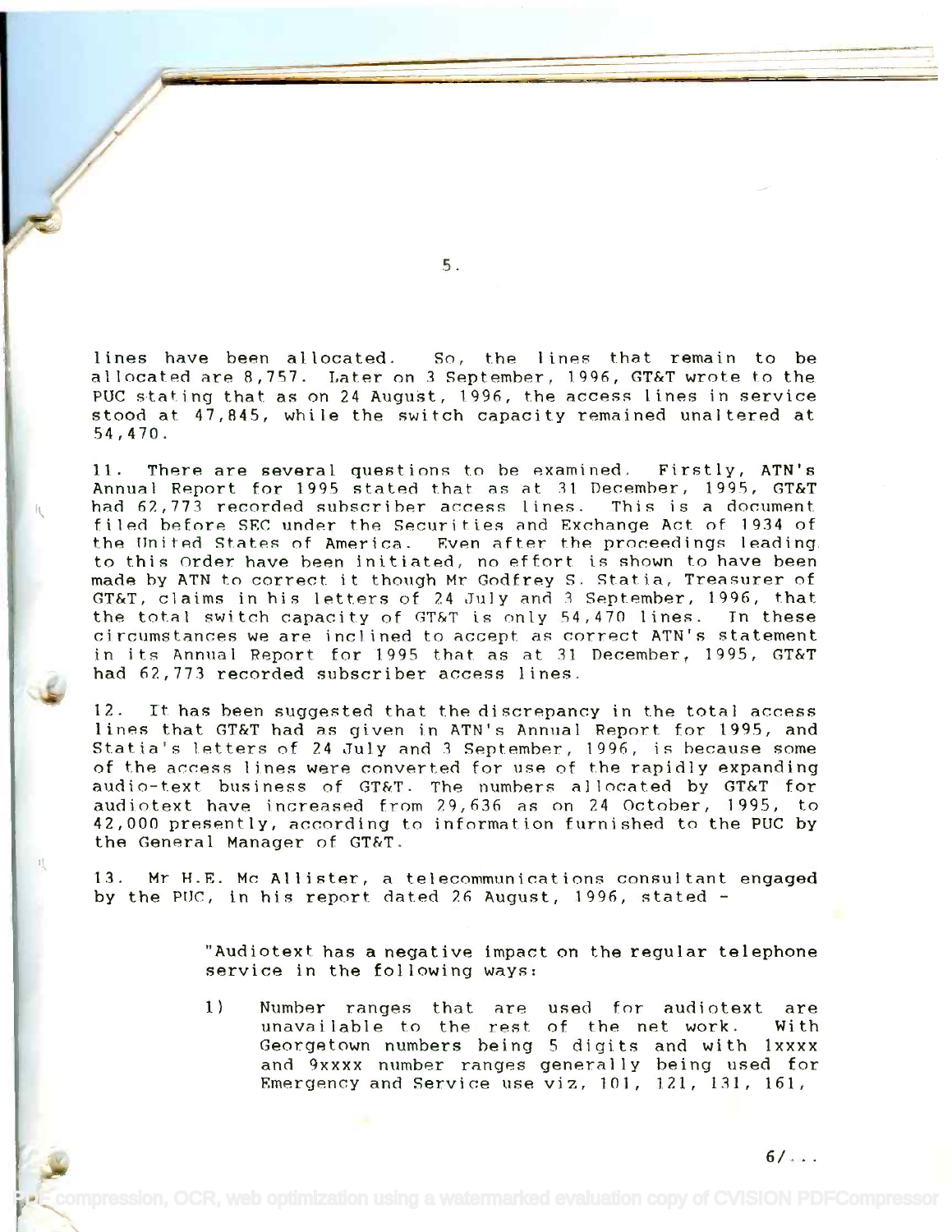165, 169, 92, 96, 97, 911, there would normally be ]65,169,92,96,97,911, there would normally be really only 80,000 numbers available for really only 80,000 numbers available for allocation. allocation. As it happens, GT&T have already used 87,000 with As it happens, GT&T have already used 87,000 with

42,000 of those being audiotext. 42,000 of those being audiotext. 2) Switching facilities are utilised by audiotext 2) Switching facilities are utilised by audiotext

which would otherwise have provided a better grade which would otherwise have provided a better grade of service to the network. of service to the network. Since the introduction of Audiotext the network Since the introduction of Audiotext the network performance has fallen progressively". performance has fallen progressively".

14. The report of Mr Mc Allister was forwarded to GT&T for 14. The n~port of Mr Mc Allister was forwarded to GT&T for comments, and the General Manager of GT&T, in his letter dated 23 comments, and the General Manager of GT&T, in his letter dated 23 September, 1996 stated - September, 1996 stated -

> "The present numbering plan for the Georgetown Exchange "The present numbering plan for the Georgetown Exchange is far from exhausted and the assignment of 42,000 is far from exhausted and the assignment of 42,000 numbers for Audiotext is merely utilizing an available numbers for Audiotext is merely utilizing an available idle resource for new revenue". idle resource for new revenue".

15. The above aspect will have to he further investigated. 15. The above aspect will have to be further investigated. Meanwhile, the PUC makes the following Order  $\in$ 

## ORDER

(1) As per the letter of GT&T dated 3 September, 1996, while (1) As per the letter of GT&T dated 3 September, 1996, while the switch capacity of GT&T was 54,470, the access lines in service the switch capacity of GT&T was 54,470, the access lines in service as on 24 August, 1996, were only 47,845. The unallocated lines numbering 6,625 existing in the different exchanges, less the lines where  $\sim$ allocated between 24 August, 1996, and the date of this Order, should be allocated and connected to the applicants for telephone should be allocated and connected to the appl icants for telephone connections, before the expiry of 31st December, 1996. connections, before the expiry of 3]st December, 1996.

[PDF compression, OCR, web optimization using a watermarked evaluation copy of CVISION PDFCompressor](http://www.cvisiontech.com)

 $7/\sqrt{2}$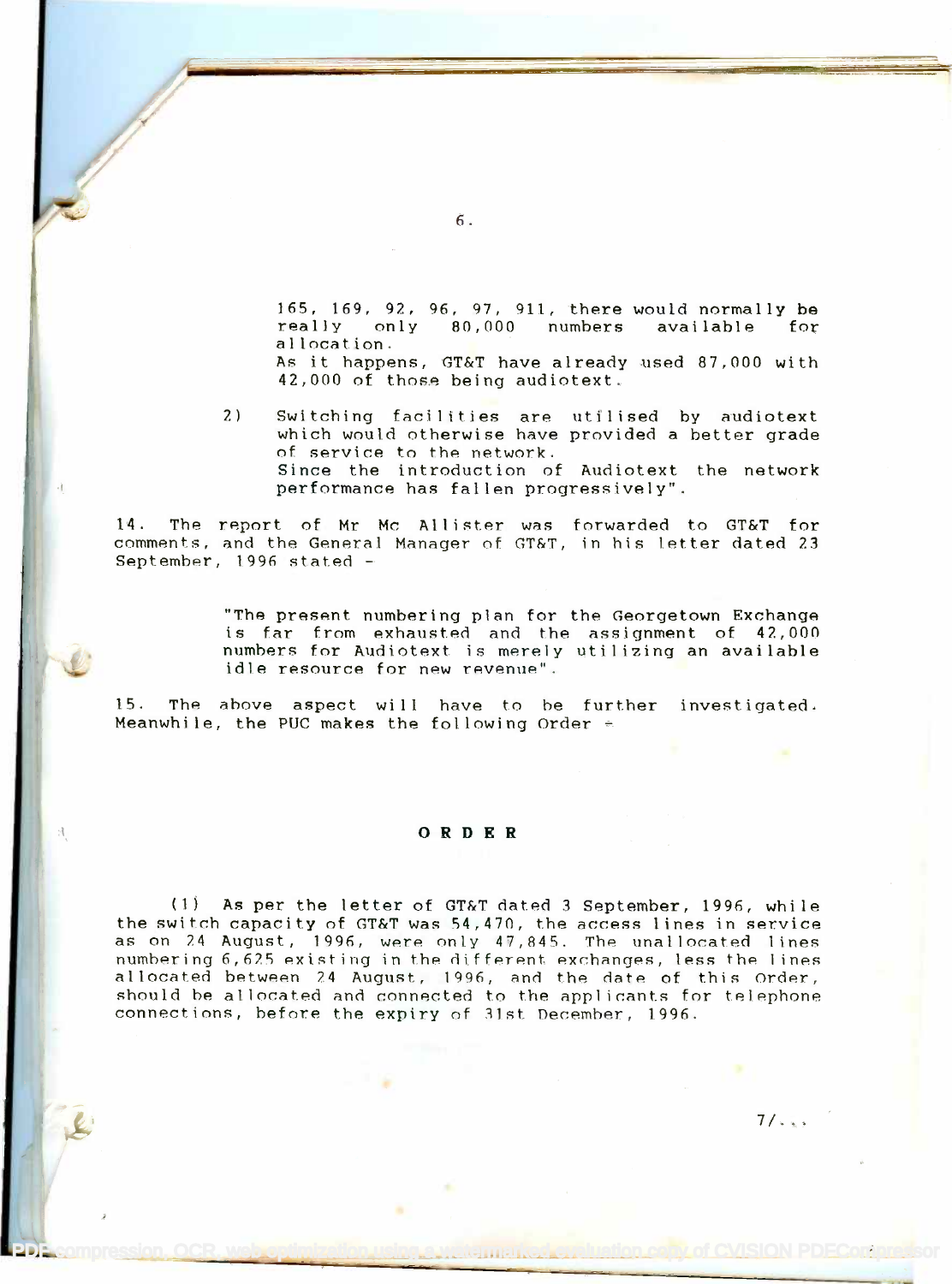(2) While GT&T claims that there are only 54,470 access (2) While GT&T claims that there are only 54,470 access lines, according to the Annual Report for 1995, submitted by ATN, lines, according to the Annual Report for 1995, submitted by ATN, which owns 80% of GT&T, to SEC, GT&T had, as at 31 December, 1995, 62,773 recorded subscriber access lines. We accept the figure as 62,771 recorded subscriber access lines. We accept the figure as stated in ATN's Annual Report as correct. The difference between the figures as given by GT&T and ATN is 8,303 recorded access lines. These lines should be allocated and connected to applicants lines. These Iines should be al located and connected to appl icants for telephone connections before the end of 31 March, 1997. In case some of these lines have been converted for use for audiotext some of these lines have been converted for use for audiotext services, they would have to be restored for allotment to applicants for telephones in Guyana. applicants for telephones in Guyana.

(3) The allocation of telephones to applicants for the same' under the above provisions should he in accordance with the Order under the above provisions should he in accordance with the order of the PUC dated 5 August,  $1996$ .

(4) The cost of providing the connections under Orders (1) (4) The cost of providing the connections under Orders (1) and (2), properly incurred by GT&T, will be included in computing and (2), properly incurred by GT&T, will be included in computing the rate base of that company. the rate base of that company.

(5) GT&T shall submit to the PUC before the 7th of every month a report setting out the progress made in the previous month month a report setting out the progress made in the previous month in implementing Orders (1) and (2). in implementing Orders (1) and (2).

16. The above may appear to be a tight schedule. But, nearly six 16. The above may appear to be a tight schedllie. But, nearly six years have elapsed since licence under the Telecommunications Act years have elapsed since licence under the Telecommunications Act 1990 (No. 28 of 1990) was issued to GT&T. But, GT&T has to go a 1990 (No. 28 of 1990) was issued to GT&T. But, GT&T has to go a very long way to achieve compliance with Condition 1.1. of the very long way to achieve compliance with Condition 1.1. of the licence. This Condition reads licence. This Condition reads -

> "The Licensee shall provide to every person who requests "The Licensee shall provide to every person who requests the provision of such services at any place in Guyana - the provision of such services at any place in Guyana -

- (a) voice telephony services;
- (b) telegram services; and

Proompression, OCR, web optimization using a watermarked eva

(c) other telecommunication services, consisting in the conveyance of Messages, agreed or required to be provided by the Licensee under the Agreement $_\pi$ 

 $8/$ ...

1